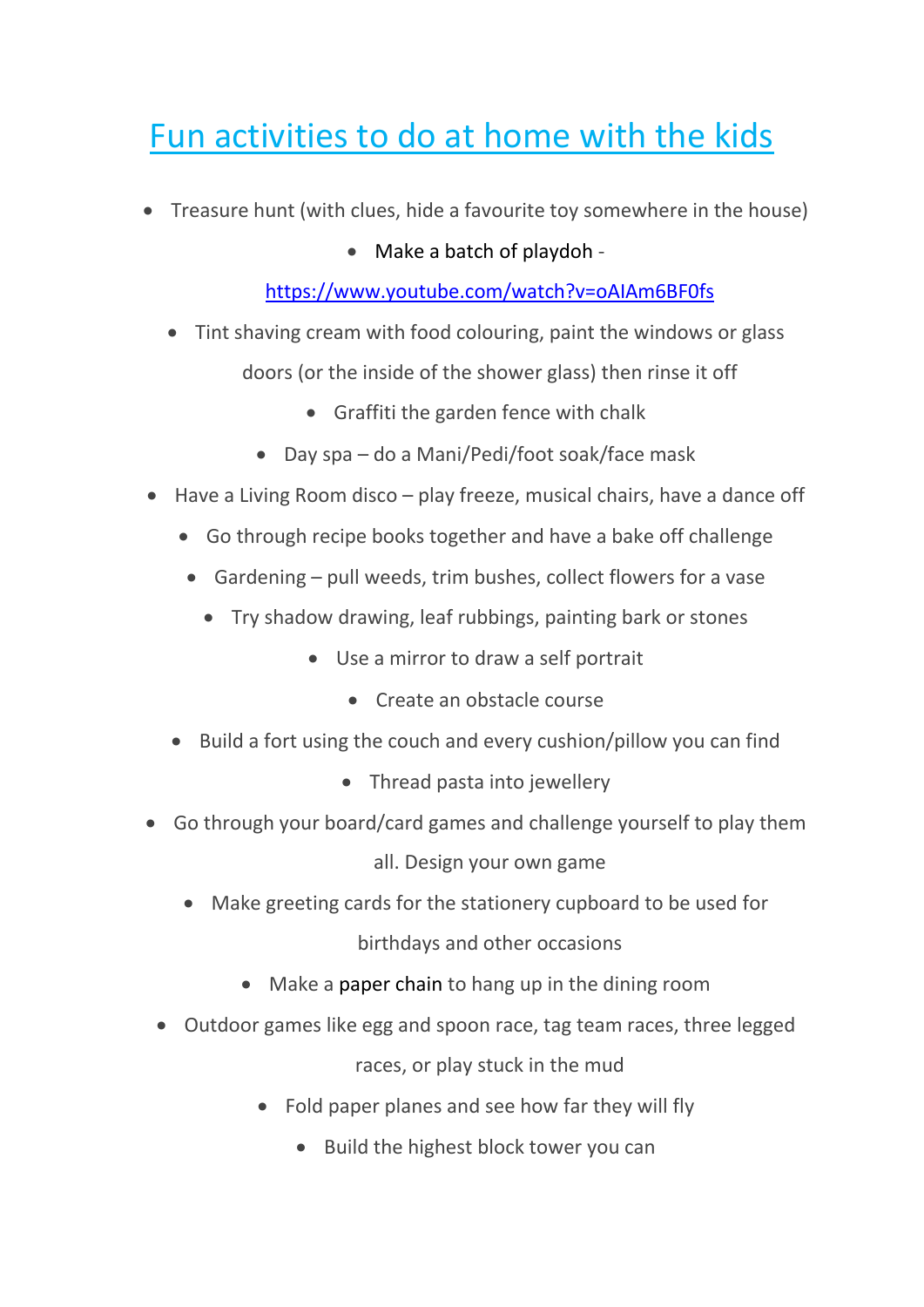- Learn how to bake bread
- Keep a balloon in the air as long as possible
- Play cinema make tickets, popcorn, give your guests a rug and watch a movie together
- Make up a workout and do it together (eg: 25 star jumps, 20 squats, 15 crunches, hop like a bunny around the lounge room, frog leap your partner)
	- Make a magic potion using aromatherapy oils, glitter, water, petals
	- Water play buckets, scoopers, whisk, pouring jugs, straws, bubbles!
		- Have a picnic lunch outside. Take books and toys with you

## Games and activities for kids and early years:

<https://www.bbc.co.uk/cbeebies>

<https://www.boomerangtv.co.uk/games>

<https://www.activityvillage.co.uk/games>

## Games and activities for 12+:

- Dig out your board games and get everyone involved
	- Pamper days hair, nails, homemade face masks
		- Search Yoga videos on YouTube
		- Watch a favourite film together
		- $\bullet$  Baking favourite sweet treats
			- Colouring books for teens